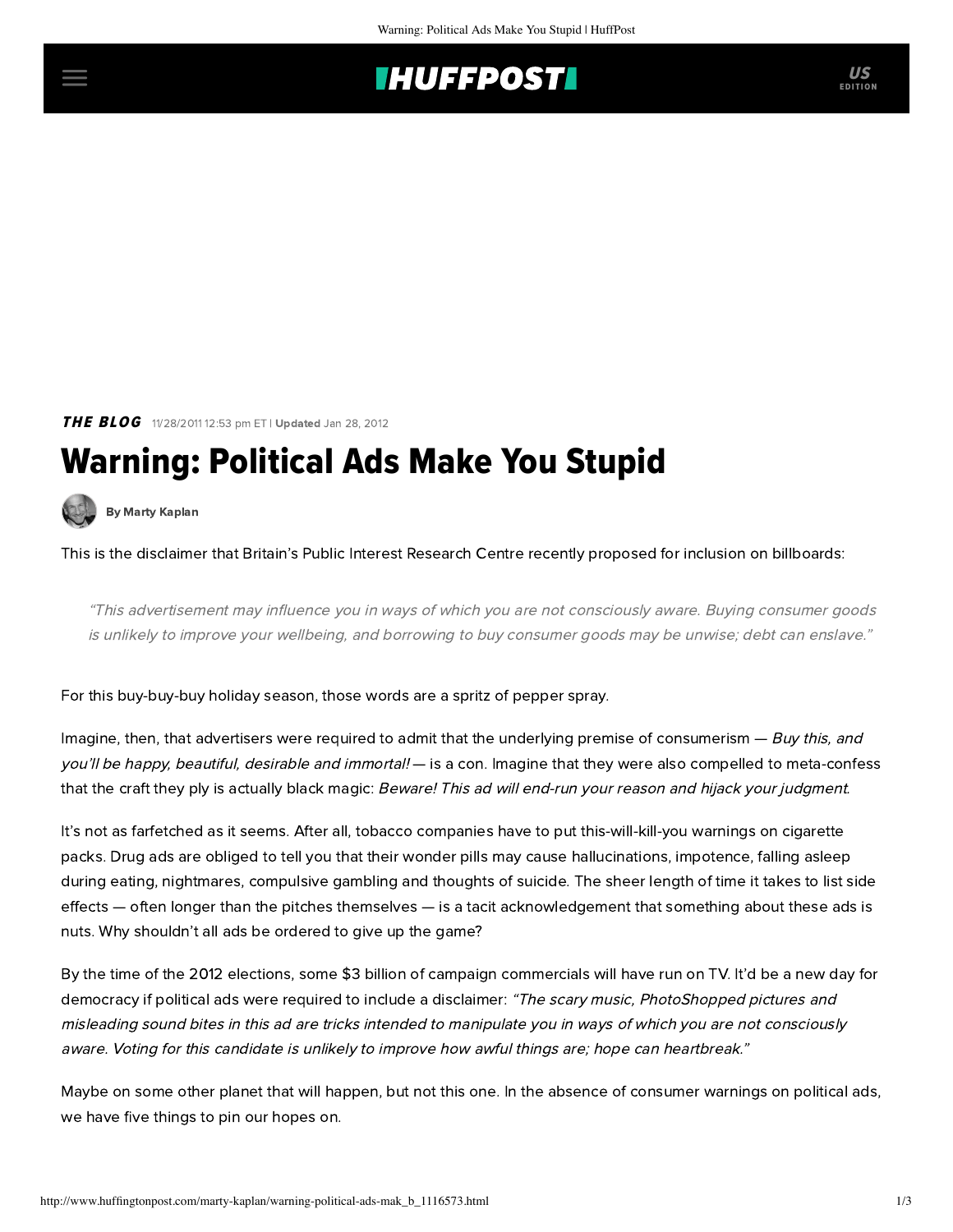#### Warning: Political Ads Make You Stupid | HuffPost

- Education: Critical thinking and media literacy understanding the history and methods of propaganda are part of the school curriculum. An educated citizen can't be fooled by meretricious bull.
- Freedom of speech: The best cure for bad speech is more speech. If ads lie, they can be countered by other ads that correct them. The robust free market of ideas will ensure that truth prevails.
- Transparency: Candidates must appear in their ads and say, "I approved this message." The sources of funding for ads to elect or defeat candidates are required to be disclosed.
- Freedom of the press: The fourth estate is part of our system of checks and balances. [Fact checks](http://www.factcheck.org/), [ad watches,](http://www.politifact.com/) financial [disclosure sites, "keeping them honest" segments: the sunlight of journalism acts a disinfectant.](http://www.opensecrets.org/index.php)
- Social media: Citizens have been empowered by the Internet. Everyone with a laptop can now be a publisher and broadcaster. You don't need a paycheck from a news organization to investigate claims and report abuses.

## So how's all that working out?

I'm not betting on media literacy to protect voters from disinformation. Only [one in four](http://wattsupwiththat.com/2011/08/03/rasmussen-poll-69-say-it) Americans believes scientists agree on global warming, and [7 in 10](http://wattsupwiththat.com/2011/08/03/rasmussen-poll-69-say-it) say scientists have falsified climate change research data. Despite what they hear in school, [4 in 10](http://www.gallup.com/poll/145286/four-americans-believe-strict-creationism.aspx) Americans believe God created humans in their present form 10,000 years ago. Apparently a mind is a terrible thing to use.

Speech may be free, but ads aren't. The marketplace of ideas, like the rest of the economy, is run by the 1 percent. The laws regulating campaign contributions — the few that haven't yet been struck down by the Roberts Court - are a snap to circumvent, and the Federal Election Commission is a joke.

It's easy to conceal the sources of funding for ads. Candidates can hide behind "issue" ads and billionaire-backed "independent" groups, whose messages they don't have to say they approved. In the wake of the Citizens United decision, corporations can spend whatever they want on ads and don't have to disclose they're behind them.

As for the fourth estate, the right has so intimidated the press with charges of media bias that mainstream journalism bends itself into euphemistic pretzels instead of calling a lie a lie. When [Rick Perry](http://www.politifact.com/texas/statements/2011/nov/17/rick-perry/rick-perry-says-barack-obama-thinks-americans-are-/) and [Mitt Romney](http://www.huffingtonpost.com/2011/11/22/mitt-romney-campaign-ad_n_1108631.html) each ran ads that brazenly falsified President Obama's words, many prestige outlets [failed](http://www.salon.com/2011/11/22/objective_press_unable_to_label_dishonest_romney_ad_dishonest/) to label them as liars; instead of holding them accountable, the media instead reported how nimble those campaigns were at evading accountability.

It's true that the Internet has democratized the watchdog role; the crowd online is buzzing about the accuracy of political ads and the sources of their funding. But the disposition of people to segregate into like-minded polarized tribes — to speak and listen only to themselves — makes it easy to inhabit an information bubble where everything reinforces what they already believe.

The origin of the Occupy movement is a Vancouver-based anti-consumerism magazine called [Adbusters](http://www.adbusters.org/), which since 1989 has been culture-jamming Madison Avenue with satirical tools like "subvertisements" and billboard modifications. When Occupy began, and I learned that an Adbusters email was behind the rally to hold Wall Street accountable, my reaction was exactly wrong. Bless their hearts, I thought - it's a quixotic protest that will no more change the political climate than Adbusters' "Media Carta" will halt the pollution of our airwaves.

Based on what's happened so far, I'm glad to say that I blew it. Within a few weeks the issues of inequality and injustice vaulted into public discourse. I hope I'm just as wrong about the hopelessness of Adbusters' consciousnessraising about advertising to reach critical mass. Political ads may not get Surgeon General-style warnings. But maybe a